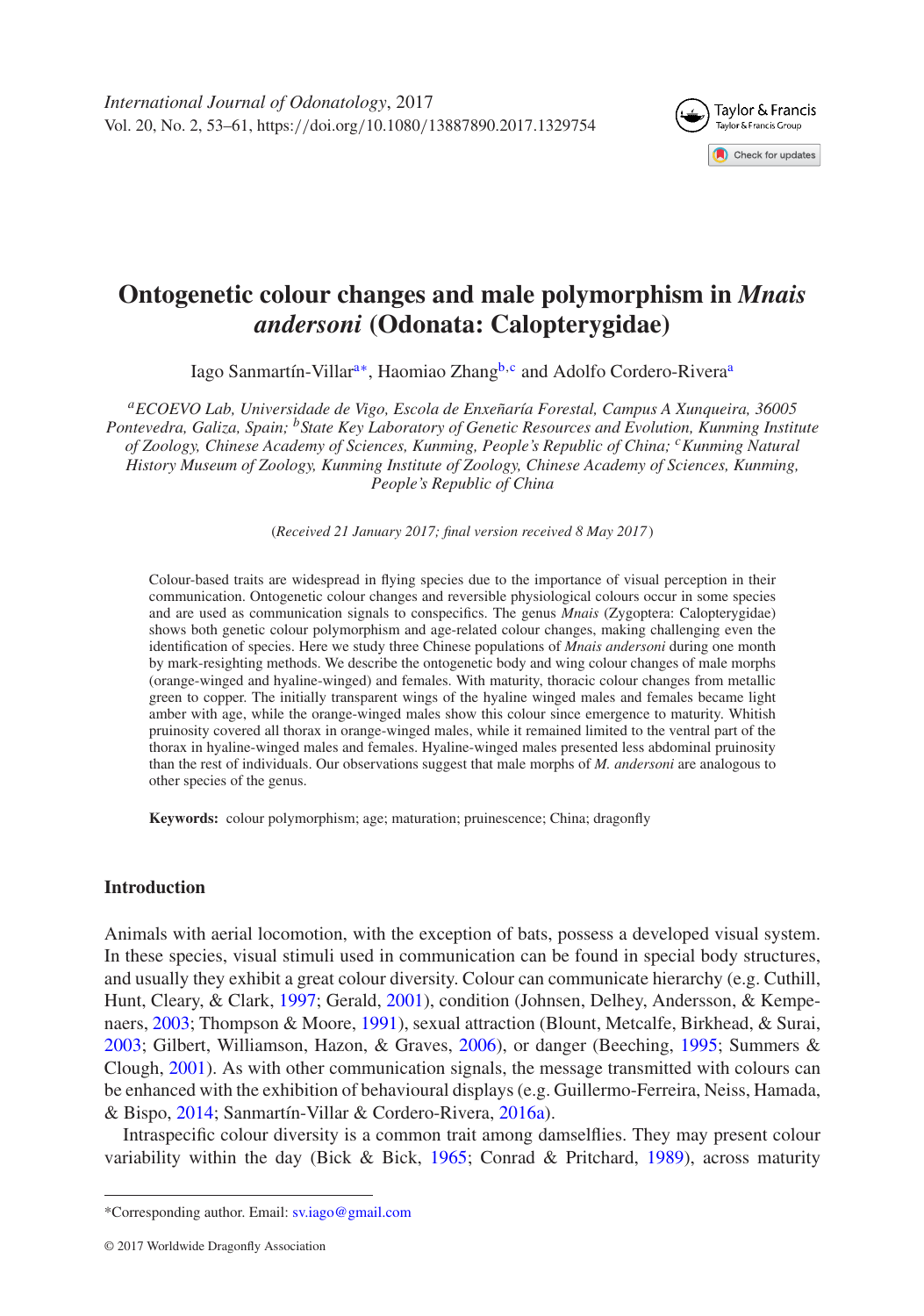(Cordero, [1990;](#page-7-9) Sanmartín-Villar & Cordero-Rivera, [2016b\)](#page-8-3) or between colour morphotypes (polymorphism; Van Gossum, Sherratt, & Cordero-Rivera, [2008\)](#page-8-4). Daily and ontogenetic colour changes are temporal signals, while colour polymorphism constitutes a pattern of variation that is genetically determined (e.g. Cordero, [1990;](#page-7-9) Sánchez-Guillén, Van Gossum, & Cordero-Rivera, [2005;](#page-7-10) Sanmartín-Villar & Cordero-Rivera, [2016b\)](#page-8-3). In some species, both age-related colour changes and polymorphism co-occur, creating large phenotypic variation, which can be erroneously considered of taxonomic significance (Sanmartín-Villar, Zhang, & Cordero-Rivera, [2016\)](#page-8-5).

The identification of the species of the genus *Mnais* is an example of a challenging subject in damselfly taxonomy due to the morphological similarity between species, the absence of data from large geographical regions and the existence of extreme intra-population colour variability. For example, there are two male morphs and one female morph described in the literature for *Mnais costalis* (Selys, 1869) (e.g. Watanabe, [1990\)](#page-8-6), while five different colorations are known for males and two for females in the whole of Japan (Ozono, Kawashima, & Futahiashi, [2012\)](#page-7-11). In addition, *Mnais* species show geographic variation in the number of morphs per population (Tsubaki & Okuyama, [2015\)](#page-8-7).

Our aim was to characterize and describe the intraspecific colour variation of *Mnais andersoni* (McLachlan in Selys, 1873) in three Chinese populations. Our findings provide a simple and practical guide to understand colour diversity in this species.

## **Material and methods**

Field observations were performed between 9 and 18 May and between 15 and 18 June 2015 in three populations of the Yunnan province (China). One population was in Gengma (23.591358 N, 99.364905 E, 1320 m) and two in Ximeng (Ximeng 1: 22.716377 N, 99.612178 E, 824 m; Ximeng 2: 22.818943 N, 99.603052 E, 987 m). Damselflies fly early in Ximeng populations due to the southern latitude, lower altitude and warmer weather (HZ pers. obs.). Capture, marking and resighting were performed by one researcher during 65.6 h. Individuals were collected with an entomological hand net and marked on the right forewing with a xylene-free white permanent marker (Pilot Super Colour EF; [www.pilotpen.com\)](www.pilotpen.com). Tenerals were not studied to avoid damaging them. Resightings were performed by naked eye or employing a close-focusing monocular (range  $= 0.60-9.00$  h day<sup>-1</sup>). Avoiding the recapture of the animals minimizes the effect of handling and does not affect behaviour. Total body length (between head until the end of the anal appendages) and hind wing length were measured with a calliper to the nearest 0.1 mm. The age of the specimens was estimated by the bend of their wings (Plaistow & Siva-Jothy, [1996\)](#page-7-12), the thoracic coloration, the body pruinescence and the colour of the wings.

Specimens showed transparent wings, light amber wings or orange wings. The resighting of individuals through time allowed us to determine if this variability was due to an ontogenetic colour change (colour differences between successive resightings of the same individual) or a polymorphism (consistency of the coloration pattern). Body sizes were compared among wing coloration categories. Transparent-winged females were rare, and were only resighted in the same month of capture, limiting the analysis of their ontogenetic changes. The morphological and behavioural comparison between orange and light amber-winged males was analysed in a parallel study (Sanmartín-Villar, [2017\)](#page-7-13). Body and wing lengths were compared between males with transparent and light amber wings by t-tests to analyse if both colorations belonged to the same morphotype. The same morphological traits were used as response variables in different general linear models (GLM) with wing colour, month (May/June) and population as fixed factors to analyse possible fluctuations across the time and space. Sexes were analysed separately.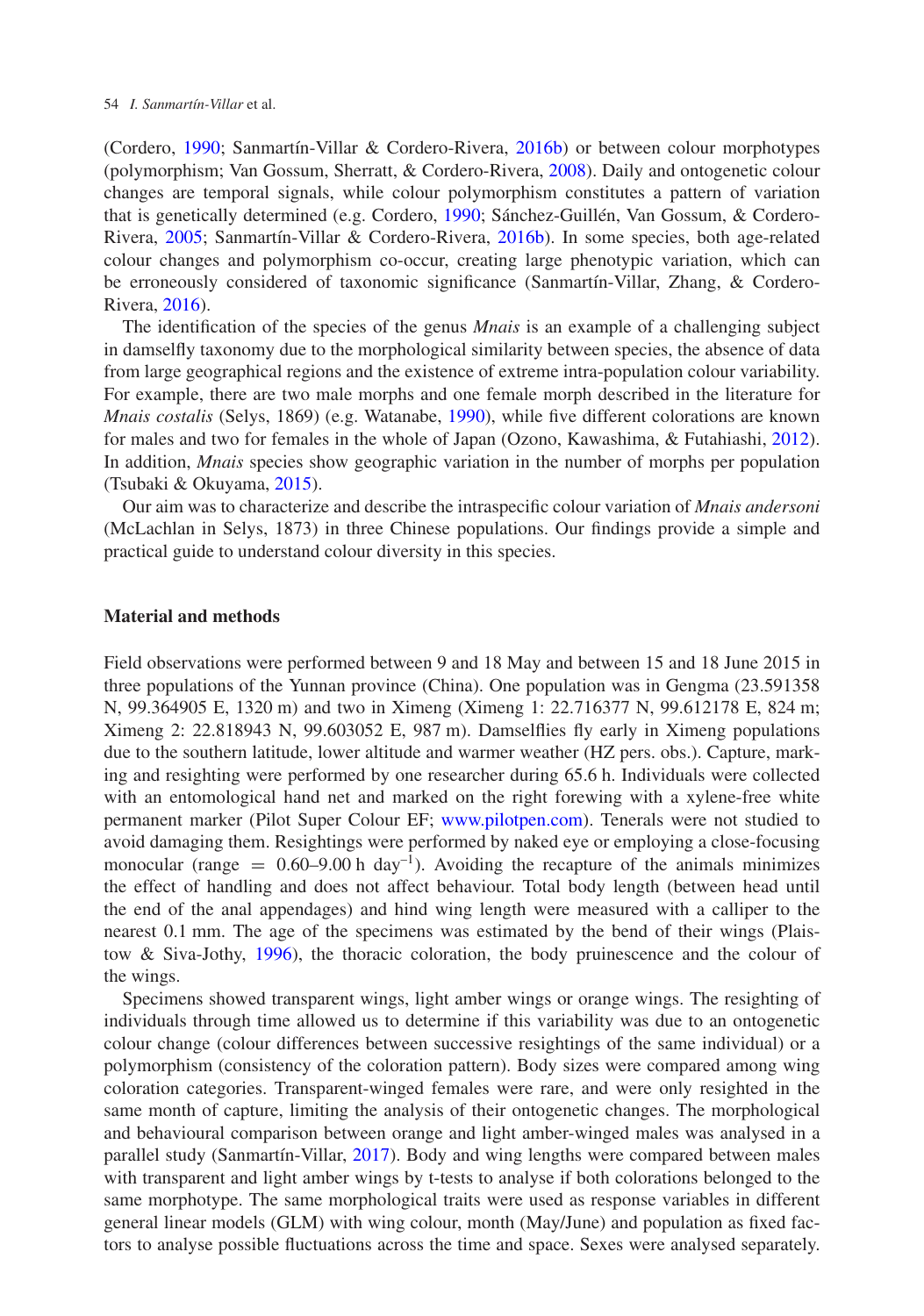Sex-ratio was calculated as the proportion of the number of males to the number of females for each population and time. Morph-ratio was calculated following the same method, dividing the number of orange-winged males by the number of hyaline-winged males.

## **Results**

## *Population frequencies*

Three wing colorations were observed in males and two in females. Males presented orange, light amber or transparent wings while females showed light amber or transparent wings. We will refer to all light amber and transparent-winged males as hyaline-winged males.

The sex ratio was always biased to males but there is no evidence for a change over time and among populations (contingency chi-square;  $\chi^2$ <sub>4</sub> = 6.728, *p* = 0.151; Table [1\)](#page-2-0). The flight period had apparently ended in Ximeng 1 by June, as no individuals were found. Male morph ratio (orange:hyaline-winged) also did not change over time for the populations sampled in May and June (contingency chi-square with Yates correction, Gengma:  $\chi_1^2 = 1.045$ ,  $p = 0.307$ ; Ximeng 2:  $\chi_1^2 = 1.235$ ,  $p = 0.267$ ; Table [1\)](#page-2-0). The resighting rate was low for all colorations except for Gengma orange-winged males (92.86%) and transparent-winged females in May (86.36%, Table [1\)](#page-2-0).

| Population                       |                | Gengma         |                | Ximeng 1       | Ximeng 2       |                  |
|----------------------------------|----------------|----------------|----------------|----------------|----------------|------------------|
| Month                            |                | May            | June           | May            | May            | June             |
| Sex ratio $(\sigma$ : $\varphi)$ |                | 1.13           | 2.75           | 1.93           | 4.50           | 2.25             |
| Morph ratio (orange:hyaline)     |                | 1.08           | 0.38           | 1.25           | 4.40           | 1.25             |
| ♂                                | Orange         | 14(13)         | 3(2)           | 15(2)          | 22(3)          | 5                |
|                                  | Light amber    | 3(1)           | 8(1)           | 12(3)          | 5(0)           | $\overline{4}$   |
|                                  | Transparent    | 10(3)          | $\Omega$       | $\Omega$       | $\theta$       | $\mathbf{0}$     |
| $\overline{P}$                   | Light amber    | $\Omega$       | 4(1)           | 14(4)          | 5(1)           | 4                |
|                                  | Transparent    | 22(19)         | $\overline{0}$ | $\Omega$       | 1(0)           | $\overline{0}$   |
| Thorax                           | Green          | 15             | $\Omega$       | $\theta$       | 2              | $\boldsymbol{0}$ |
|                                  | Intermedium    | 35             | 5              | 19             | 22             | 4                |
|                                  | Copper         | 1              | 10             | 22             | 9              | 9                |
| Thoracic pruinescence            | N <sub>0</sub> | 9              | $\Omega$       | $\Omega$       | 1              | $\mathbf{0}$     |
|                                  | Basal          | 33             | 12             | 26             | 11             | 8                |
|                                  | Dorsal         | 9              | 3              | 7              | 15             | $\boldsymbol{0}$ |
|                                  | Lateral        | $\overline{0}$ | $\Omega$       | 8              | 6              | 5                |
| Abdominal pruinescence           | N <sub>0</sub> | 3              | $\Omega$       | $\theta$       | 1              | $\boldsymbol{0}$ |
|                                  | Low            | $\Omega$       | 4              | 12             | 5              | 4                |
|                                  | $S8-10$        | 24             | 1              | 3              | $\overline{2}$ | $\overline{c}$   |
|                                  | $S7-10$        | 24             | 10             | 26             | 25             | $\boldsymbol{7}$ |
| Wing discoloration               | N <sub>0</sub> | 5              | $\Omega$       | $\Omega$       | 4              | $\mathbf{0}$     |
|                                  | Dots           | $\overline{4}$ | $\Omega$       | 10             | 15             | 1                |
|                                  | Groups         | $\overline{0}$ | 3              | 1              | $\mathbf{0}$   | 1                |
|                                  | Extensive      | $\overline{4}$ | $\mathbf{0}$   | 5              | $\overline{c}$ | $\overline{c}$   |
| Wing stiffness                   | Basal          | 12             | 5              | 7              | 5              | $\boldsymbol{0}$ |
|                                  | Medium         | 35             | 10             | 31             | 27             | 12               |
|                                  | Apical         | $\overline{c}$ | $\Omega$       | $\mathfrak{2}$ | 1              | $\boldsymbol{0}$ |
| Fieldwork days                   |                | $\overline{3}$ | $\overline{2}$ | 6              | 3              | 1                |
| Total time employed (h)          |                | 19.55          | 9.82           | 21.27          | 9.58           | 6.33             |

<span id="page-2-0"></span>Table 1. *Mnais andersoni* populations. No individuals were found in Ximeng 1 in June. Thoracic pruinescence: every level includes the previous one. The number of recaptured individuals is indicated between parentheses. Hyaline individuals are the sum of light amber and transparent categories.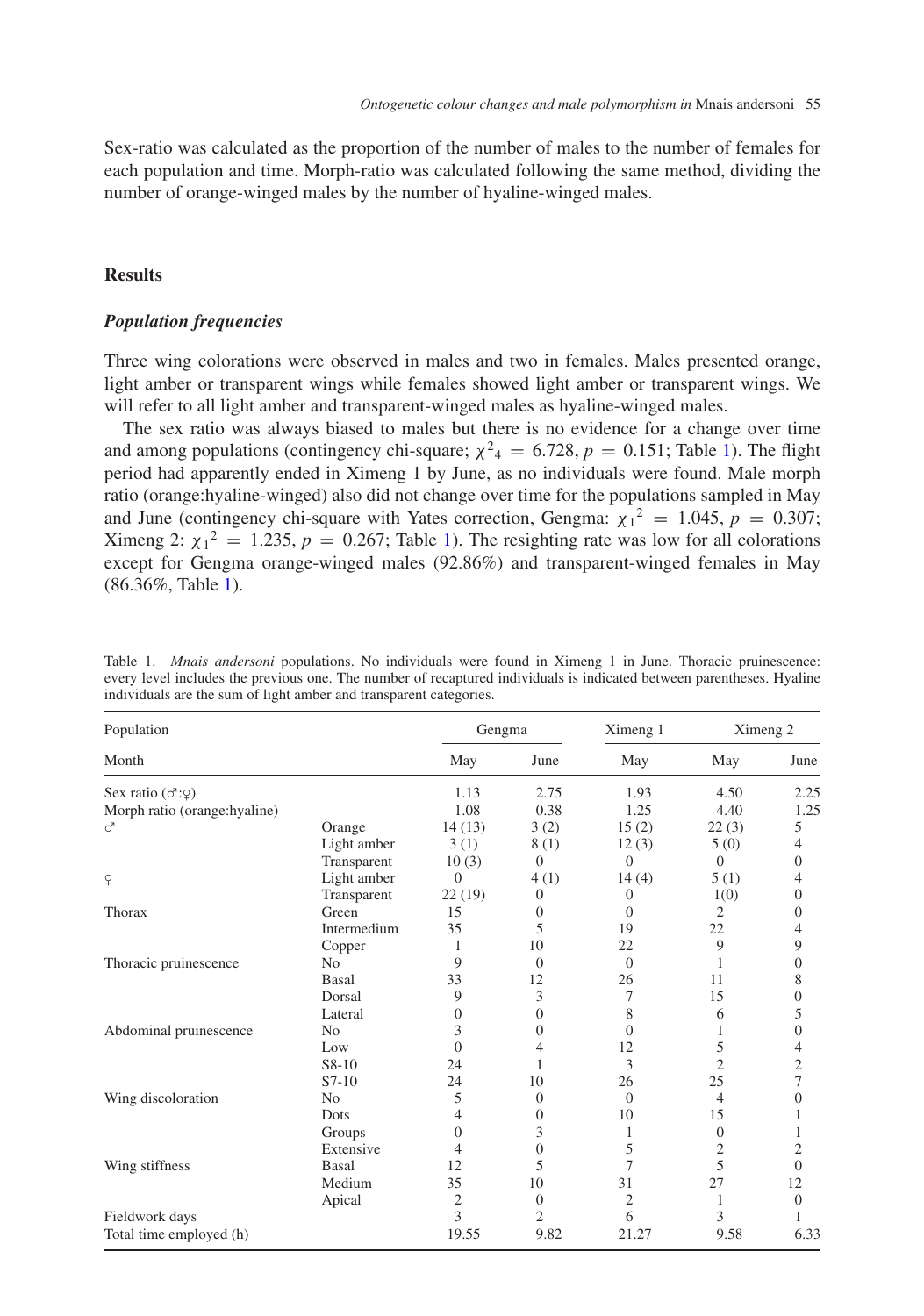#### 56 *I. Sanmartín-Villar* et al.

### *Ontogenetic changes*

Three different thoracic colours were observed: green, green-copper (hereafter, intermediate), and copper (Figure [1;](#page-3-0) Table [1\)](#page-2-0). All thoracic colorations were observed in May while green individuals were not observed in June. Light amber-winged males and females never presented green thoraxes. Intermediate thoraxes were observed in all kind of individuals of both populations and times. No transparent-winged individuals showed copper thoraxes. Five individuals (four orange-coloured males and one female) were marked in May and resighted in June after 37 (Gengma) and 28 (Ximeng 2) days. These resighted specimens revealed a thoracic colour change across maturity. Greenish individuals became intermediate, while intermediate individuals presented copper thoraxes. Most of the individuals observed in May on Gengma population showed green and intermediate thoracic colours, while in June they showed intermediate and copper thoraxes (Table [1\)](#page-2-0). Similar results were obtained from Ximeng 2 population but more biased towards copper thoraxes in both months. Individuals from Ximeng 1 showed intermediate and copper thoraxes in May, while no individuals were found in June.

Four different levels of pruinosity were identified in the thoracic region (without pruinosity; ventral thorax and coxae; the previous level plus dorsal thorax; the previous level plus lateral thorax; Figure [1\)](#page-3-0). Individuals without thoracic pruinosity were only observed in May and showed green thoraxes (except for one female). Only orange-winged males presented dorsal and lateral thoracic pruinosity. It was present in the ventral region of the thorax and covered the whole thorax in orange-winged males. Pruinosity covered the last three abdominal segments of hyaline males and the last four in orange-winged males and females. All five males and the only female resighted in June increased their level of pruinosity.

Four levels of pruinosity were observed in the dorsal part of the abdominal tip (without pruinosity; spots between the last three segments; last three segments; last four segments). Individuals resighted after one month showed a progression of pruinosity expansion across the abdominal segments. No individuals without pruinosity were observed in populations visited in June.

Wing colour suffered modifications in the individuals resighted in June (Figure [2\)](#page-4-0). The light amber colour of the only resighted female showed a darkening process, but her coloration continued to be lighter than orange. Two of the four orange-winged males resighted in June presented more intensity of the orange colour at the core of the wings, as well as in the principal veins through the edge of the wings (Figure [2B](#page-4-0)), so that they seemed discoloured at the edges.



<span id="page-3-0"></span>Figure 1. Ontogenetic colour change and pruinosity expansion in *Mnais andersoni* thorax. (A) immature male with green thorax. (B) mature male with "intermediate" thorax colour and pruinosity in the dorsal and ventral part of the thorax and in the coxae. (C) old male with copper thorax and pruinosity covering all thorax sides. (D) immature female with green thorax. (E) mature female with "intermediate" thorax colour and pruinosity in the ventral region and coxae. (F) old female with copper thorax and pruinosity in the ventral region and coxae.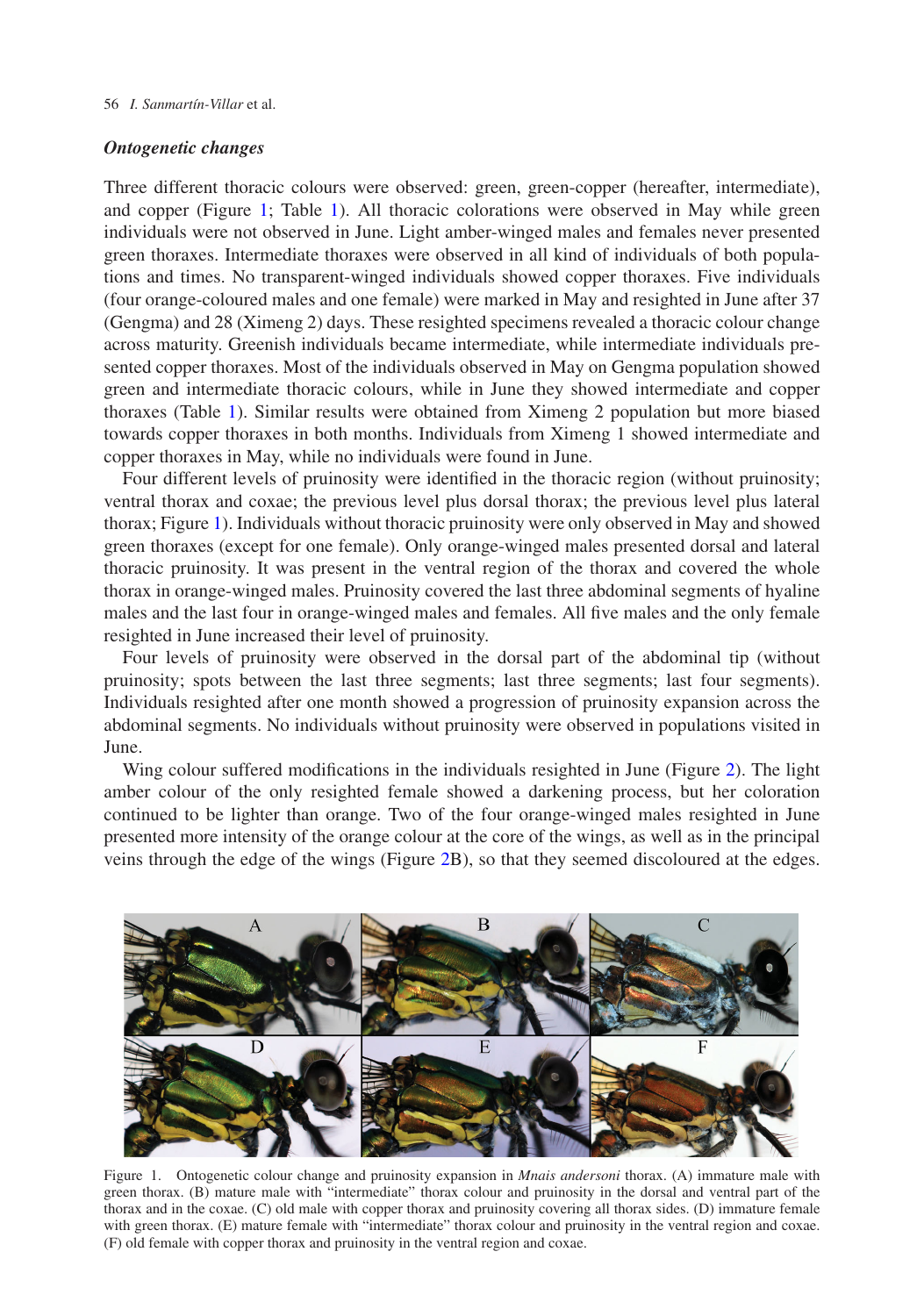*Ontogenetic colour changes and male polymorphism in* Mnais andersoni 57



<span id="page-4-0"></span>Figure 2. Ontogenic wing colour change in *Mnais andersoni*. The wing shape seems different due to the different orientation of the camera. Hind wing of an orange-winged male captured in May (A) and recaptured in June (B); hind wing of a light amber wing female captured in May (C) and recaptured in June (D). Both individuals belonged to Gengma population.

Orange-winged males also presented individual or grouped discoloured cells in old resighted specimens.

Individuals with green thoraxes did not present apical bend. However, no more unambiguous information was obtained from the wing stiffness. This suggests that almost all captured individuals were several days old. Almost all individuals showed medial wing bend independently of the sex, thoracic colour, pruinosity level, population, and time of observation.

## *Body measurements*

The only population where transparent and coloured males were found simultaneously was Gengma in May. In this population, body measurements of transparent-winged males did not differ from light amber-winged males (body:  $t = 0.78$ ,  $df = 2.76$ ,  $p = 0.495$ ; hind wing:  $t =$ 0.27,  $df = 3.10$ ,  $p = 0.804$ ; Table [2\)](#page-4-1) but they were smaller than orange-winged males (body:  $t = 4.58$ ,  $df = 16.84$ ,  $p < 0.001$ ; hind wing:  $t = 3.84$ ,  $df = 18.06$ ,  $p = 0.001$ ).

Male size differed among months and populations, but no significant interactions were detected between these factors (Table [3,](#page-5-0) Supplementary table). Due to the distribution of the female data (see Table [1\)](#page-2-0), body sizes were not analysed among female wing colorations. Females presented longer bodies and hind wings in Gengma population (Tables [2,](#page-4-1) [3\)](#page-5-0). Female body sizes were similar across time (Table [3\)](#page-5-0). There was a significant interaction between month and population for female hind wing length (Table [3\)](#page-5-0).

<span id="page-4-1"></span>Table 2. Body measures of each kind of *Mnais andersoni* individual in relation to their wing and thorax colour. Mean  $\pm$  SE values.

|           | <b>Sex</b> | Wing colour | Gengma           |                  | Ximeng 1         | Ximeng 2         |                  |  |
|-----------|------------|-------------|------------------|------------------|------------------|------------------|------------------|--|
| Measure   |            |             | May              | June             | May              | May              | June             |  |
| Body      | ♂          | Orange      | $56.19 \pm 0.24$ | $54.20 \pm 0.82$ | $54.23 \pm 0.52$ | $53.28 \pm 0.34$ | $51.90 \pm 0.48$ |  |
|           |            | Light amber | $54.93 \pm 0.84$ | $52.49 \pm 0.64$ | $51.93 \pm 0.40$ | $50.10 \pm 0.62$ | $50.80 \pm 0.56$ |  |
|           |            | Transparent | $54.22 \pm 0.36$ |                  |                  |                  |                  |  |
|           | ¥          | Light amber |                  | $51.08 \pm 0.59$ | $48.66 \pm 0.43$ | $46.94 \pm 0.47$ | $46.10 \pm 1.40$ |  |
|           |            | Transparent | $50.81 \pm 0.23$ |                  |                  | 48.40            |                  |  |
| Hind wing | ♂          | Orange      | $35.91 \pm 0.26$ | $34.10 \pm 0.50$ | $34.51 \pm 0.24$ | $33.79 \pm 0.23$ | $32.14 \pm 0.50$ |  |
|           |            | Light amber | $34.47 \pm 0.68$ | $33.14 \pm 0.36$ | $32.97 \pm 0.24$ | $31.46 \pm 0.69$ | $30.30 \pm 0.21$ |  |
|           |            | Transparent | $34.26 \pm 0.34$ |                  |                  |                  |                  |  |
|           | ¥          | Light amber |                  | $37.10 \pm 0.27$ | $35.13 \pm 0.25$ | $34.66 \pm 0.30$ | $33.08 \pm 0.86$ |  |
|           |            | Transparent | $37.13 \pm 0.18$ |                  |                  | 35.30            |                  |  |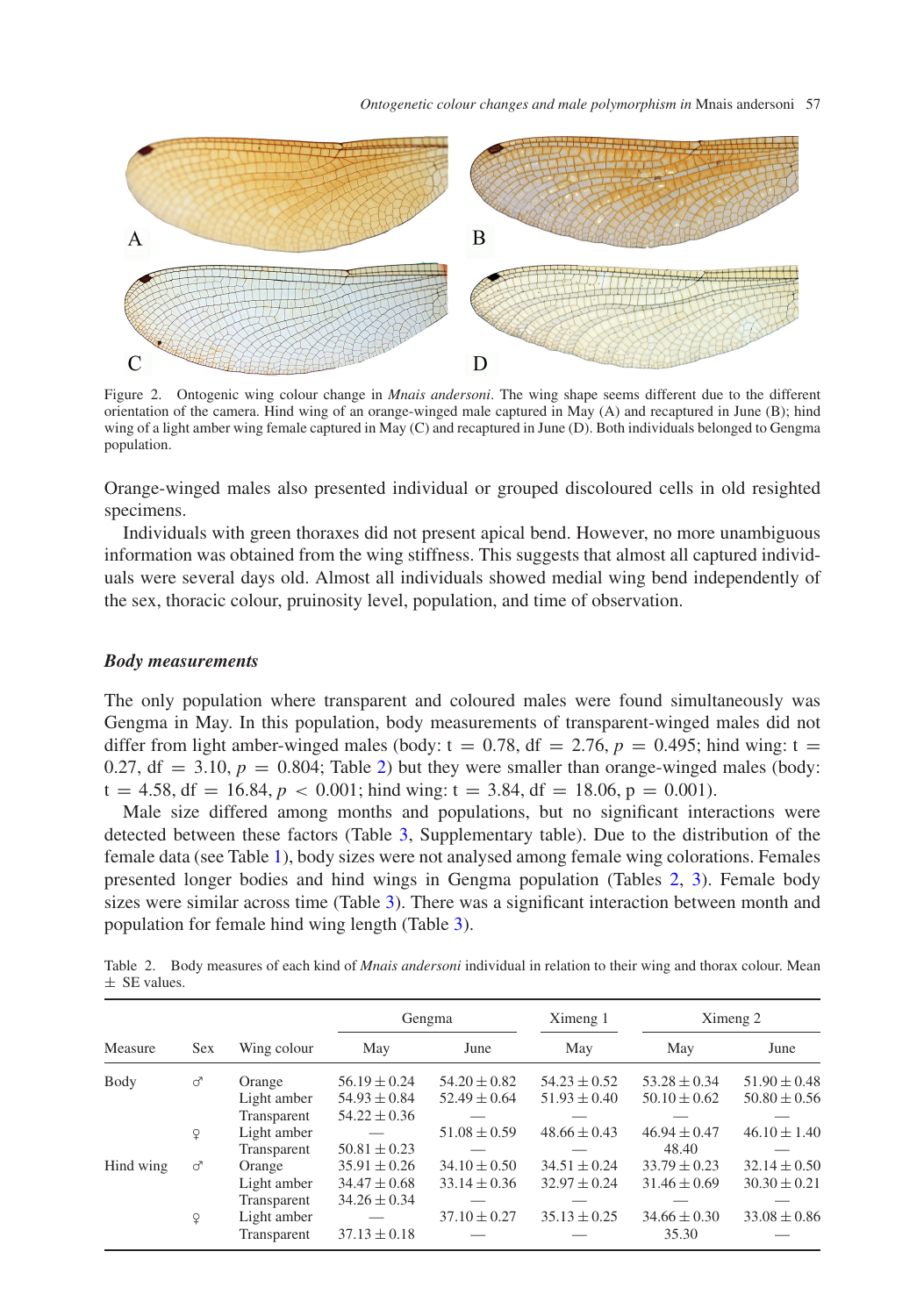|            |                            | Body  |                |         |       | Hind wing      |                  |
|------------|----------------------------|-------|----------------|---------|-------|----------------|------------------|
| <b>Sex</b> | Factors                    | F     | df             | р       | F     | df             | $\boldsymbol{p}$ |
| ♂          | Colour                     | 24.25 | $\overline{c}$ | < 0.001 | 33.30 | $\overline{2}$ | < 0.001          |
|            | Month                      | 8.40  |                | 0.005   | 25.57 |                | < 0.001          |
|            | Population                 | 26.69 | $\overline{c}$ | < 0.001 | 38.71 | $\overline{2}$ | < 0.001          |
|            | Colour $\times$ month      | 0.66  |                | 0.418   | 0.57  |                | 0.453            |
|            | Colour $\times$ population | 0.10  |                | 0.909   | 1.35  |                | 0.265            |
|            | Month $\times$ population  | 3.29  |                | 0.073   | 0.07  |                | 0.790            |
|            | Colour $\times$ month*pop  | 1.83  |                | 0.179   | 0.00  |                | 0.996            |
| ¥          | Month                      | 0.17  |                | 0.683   | 2.88  |                | 0.096            |
|            | Population                 | 32.95 | 2              | < 0.001 | 43.60 | $\overline{2}$ | < 0.001          |
|            | Month $\times$ population  | 1.46  |                | 0.233   | 7.68  | 5.00           | 0.030            |

<span id="page-5-0"></span>Table 3. *Mnais andersoni* body differences obtained by GLM analyses. Note that the interaction between female colour and month cannot be analysed because colours were found in different months.

## **Discussion**

Our results indicate the existence of two male morphotypes and one female morph in *Mnais andersoni* that show ontogenetic colour changes. Using capture-resighting instead of capturerecapture is more appropriate for behavioural studies of species that are easily affected by the presence of observers, like the *Mnais* species studied here.

We can conclude that males with transparent and light amber wings belong to the same male morphotype due to (i) the darkening process of wing during development; (ii) lack of morphological differences among these colorations, when there were differences between both forms and orange-winged males (Sanmartín-Villar, [2017\)](#page-7-13); (iii) transparent-winged males were not observed at the end of the flight period. Orange colour was maintained throughout the life of orangewinged males (soft orange-winged males were seen) while hyaline-winged males and females showed a darkening process with maturity (from transparent to light amber wings; Figure [2\)](#page-4-0). Similar processes may occur in other *Mnais* species in the region. In a parallel study (Sanmartín-Villar, [2017\)](#page-7-13), we observed three wing colorations in males (black and white, light amber and transparent) and two wing colours in females (orange and light amber) of *Mnais gregoryi* (Fraser, 1924) and one transparent male in *Mnais mneme* (Ris, 1916) (as well as the common orange and light amber-winged males).

Wing colour changes are commonly found in odonates (Corbet [1999\)](#page-7-14). The ontogenetic wing colour change here described is similar to the differences in colour intensity found in *Mnais costalis*. This species shows different wing coloration as an effect of the diet and the progress of the season (Hooper, Tsubaki, & Silva-Jothy, [1999\)](#page-7-15). The loss of efficiency of coloured-winged males to establish a territory at old ages (Tsubaki, Hooper, & Siva-Jothy, [1997\)](#page-8-8) might be related to the wing discoloration here described. Some calopterygids only require a few days after metamorphosis for the almost complete development of the wing coloration (Dumont, [1972;](#page-7-16) Corbet, [1999\)](#page-7-14) while others need five (Dumont, [1972\)](#page-7-16) or 10 days (Heymer, [1973\)](#page-7-17).

Along their ontogeny, individuals of both sexes and morphs changed their thoracic colour from green to copper. As is typical of odonates, immature individuals did not show pruinosity (Corbet, [1999\)](#page-7-14). The fact that the more conspicuous and territorial male morph (described in Sanmartín-Villar, [2017\)](#page-7-13) possessed higher intensity of pruinosity agrees with a possible function of this wax as a pattern for intraspecific communication (Gorb, [1995\)](#page-7-18). The lack of pruinosity in immatures, females and sneakers suggests that pruinosity is widely used in intraspecific interactions due to its UV reflection (Robertson, [1984\)](#page-7-19). On the other hand, pruinosity has also been interpreted as a defence against solar light (Paulson, [1983\)](#page-7-20). In fact, in some species, hyaline-winged males develop higher thoracic temperatures than orange-winged males (Samejima & Tsubaki, [2010\)](#page-7-21).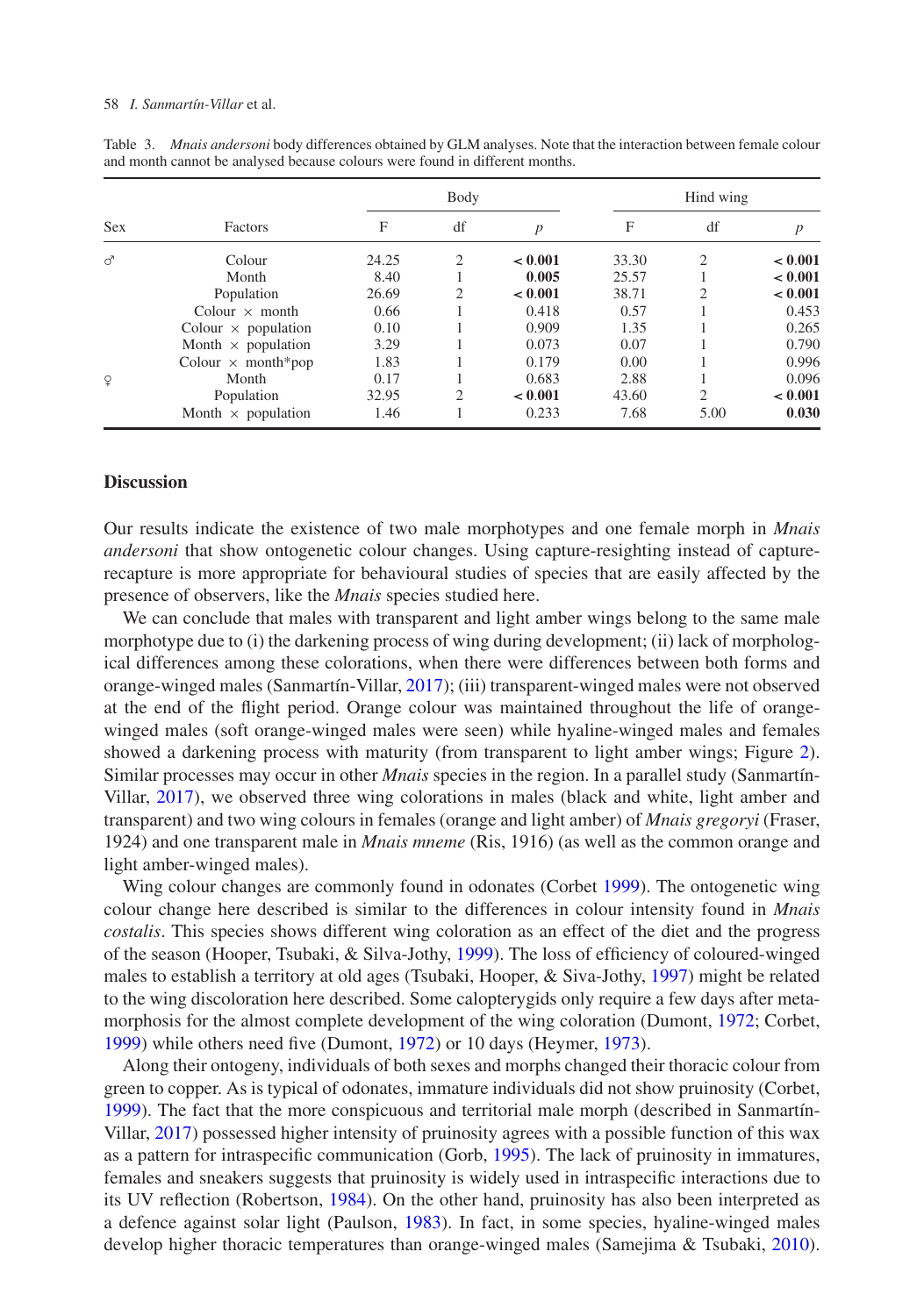Males exposed to sunlight increase their thoracic temperature and court with more intensity, while sun exposed females oviposit for longer (Tsubaki, Samejima, & Siva-Jothy, [2010\)](#page-8-9). From this point of view, pruinosity may possess a thermoregulatory function that allows continuous solar exposure in territorial males.

The observed colour change in both body and wings throughout time consisted in a darkening process as was found in other damselflies (e.g. Sanmartín-Villar & Cordero-Rivera, [2016a,](#page-8-2) [2016b;](#page-8-3) Sanmartín-Villar et al., [2016\)](#page-8-5). This could be in concordance with (i) the communicative function of colour to indicate immaturity with conspicuous colorations (Hammers, Sánchez-Guillén, & Van Gossum, [2009\)](#page-7-22); (ii) the maintenance cost of conspicuous colorations (Hooper et al. [1999\)](#page-7-15); or (iii) the age-dependent dehydration (Corbet, [1999\)](#page-7-14). The first two arguments are not mutually exclusive. Under the assumption that lighter colours are more conspicuous, the costs of producing and maintaining conspicuous colorations towards conspecifics could be lower than the costs derived from male harassment towards individuals of cryptic coloration that do not signal immaturity. However, immatures that present conspicuous colours might attract predators. In *M. andersoni*, immature colorations might be more similar in reflectance to the background than the adult coloration (see Schultz & Fincke, [2013\)](#page-8-10), and therefore their coloration could be cryptic. Future studies are needed to understand this process and to link the ontogenetic colour change with possible colour variations in the background throughout the flight season.

Although not significant, there was a tendency for morph ratio to change over time (Table [1\)](#page-2-0). This could be due to higher longevity of hyaline-winged males (Tsubaki et al., [1997\)](#page-8-8) or to differences in the mean time of emergence between morphs (Watanabe & Taguchi, [2000\)](#page-8-11). In other *Mnais* species, both male morphs gain similar lifetime fitness by a balance between longevity and daily reproductive success (Tsubaki & Hooper, [2004\)](#page-8-12). The high resighting of orange-winged males and females, in contrast with hyaline-winged males, may be explained by their contrasting behavioural strategies. Orange males and females might be encountered easily in the same place due to their territoriality and their high site fidelity respectively (see Watanabe & Taguchi, [2000\)](#page-8-11). Hyaline-winged males might spend more time far from the water mass due to the costs of the harassment from the other male morph (Watanabe, [1990\)](#page-8-6).

Differences in body length may contribute to the behavioural dominance of orange males over hyaline winged males. Orange-winged males might increase the effectiveness of their dominant behaviour and territoriality due to their larger sizes (higher muscle power, more conspicuous) while hyaline-winged males might be more cryptic or mimic females by being smaller (Watanabe, [1990\)](#page-8-6).

The male-biased sex-ratio across the season in absence of protandry (see also Watanabe and Taguchi, [2000\)](#page-8-11), can be explained by different spatial distribution of the sexes and/or differences in longevity. Behavioural observations indicate that females have a tendency to return to the same spot of the stream, but more data are needed to document their distribution in the forests. The low number of females in the reproductive population could explain the low number of matings observed in this species (Sanmartín-Villar, [2017\)](#page-7-13). Future studies should clarify this topic by the study of the sex-ratio in the larval stage.

In conclusion, *M. andersoni* presented high morphological variability (in body length and colour) between morphs, over time and across populations. These facts challenge species identification in *Mnais* populations and highlight the need for long-term studies of marked individuals.

#### **Acknowledgements**

Many thanks to Professor Quinghua Cai, director of the State Key Laboratory of Freshwater Ecology and Biotechnology of the Institute of Hydrobiology (Wuhan) and his team, for their help to ISV during his stay in China. Thanks to Yoshitaka Tsubaki and to Matti Hämäläinen for their comments.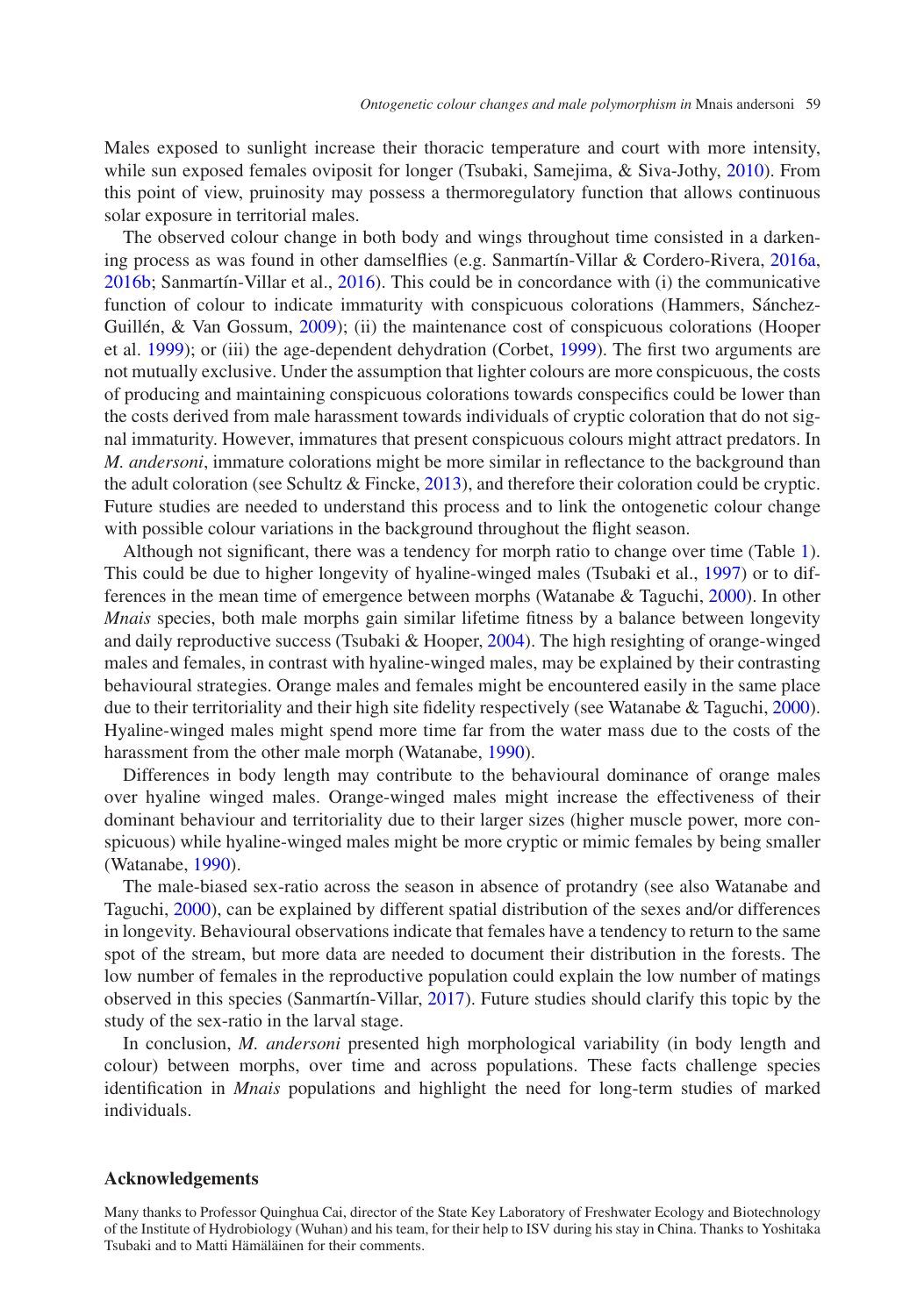#### 60 *I. Sanmartín-Villar* et al.

## **Funding**

This work was supported by the Spanish Ministry with competences in Science [Grant BES2012-052005 and EEBB-I-15-09382]; and by projects CGL2011-22629 and CGL2014-53140-P, including FEDER funds.

### **Supplemental data**

Supplemental data for this article can be accessed at [https://doi.org/10.1080/13887890.2017.1329754.](https://doi.org/10.1080/13887890.2017.1329754)

### **References**

- <span id="page-7-5"></span>Beeching, S. C. (1995). Colour pattern and inhibition of aggression in the cichlid fish *Astronotus ocellatus*. *Journal of Fish Biology*, *47*, 50–58. [doi:10.1111/j.1095-8649.1995.tb01872.x](https://doi.org/10.1111/j.1095-8649.1995.tb01872.x)
- <span id="page-7-7"></span>Bick, G. H., & Bick, J. C. (1965). Color variation and significance of color in reproduction in the damselfly, *Argia apicalis* (Say) (Zygoptera: Coenagrionidae). *The Canadian Entomologist*, *97*(1), 32–41. [doi:10.4039/Ent9732-1](https://doi.org/10.4039/Ent9732-1)
- <span id="page-7-3"></span>Blount, J. D., Metcalfe, N. B., Birkhead, T. R., & Surai, P. F. (2003). Carotenoid modulation of immune function and sexual attractiveness in zebra finches. *Science*, *300*(5616), 125–127. [doi:10.1126/science.1082142](https://doi.org/10.1126/science.1082142)
- <span id="page-7-8"></span>Conrad, K. F., & Pritchard, G. (1989). Female dimorphism and physiological colour change in the damselfly *Argia vivida* Hagen (Odonata: Coenagrionidae). *Canadian Journal of Zoology*, *67*(2), 298–304. [doi:10.1139/z89-044](https://doi.org/10.1139/z89-044)
- Corbet, P. S. (1999). *Dragonflies. Behaviour and ecology of Odonata*. Colchester: Harley Books.
- <span id="page-7-14"></span><span id="page-7-9"></span>Cordero, A. (1990). The inheritance of female polymorphism in the damselfly *Ischnura graellsii*. *Heredity, 64*, 341–346. [doi:10.1038/hdy.1990.42](https://doi.org/10.1038/hdy.1990.42)
- <span id="page-7-0"></span>Cuthill, I. C., Hunt, S., Cleary, C., & Clark, C. (1997). Colour bands, dominance, and body mass regulation in male zebra finches (*Taeniopygia guttata*). *Proceedings of the Royal Society B: Biological Sciences*, *264*(1384), 1093–1099. [doi:10.1098/rspb.1997.0151](https://doi.org/10.1098/rspb.1997.0151)
- <span id="page-7-16"></span>Dumont, H. J. (1972). The taxonomic status of *Calopteryx xanthostoma* (Charpentier, 1825)(Zygoptera: Calopterygidae). *Odonatologica*, *1*, 21–29. Retrieved from <http://natuurtijdschriften.nl/record/591168>
- <span id="page-7-1"></span>Gerald, M. S. (2001). Primate colour predicts social status and aggressive outcome. *Animal Behaviour*, *61*, 559–566. [doi:10.1006/anbe.2000.1648](https://doi.org/10.1006/anbe.2000.1648)
- <span id="page-7-4"></span>Gilbert, L., Williamson, K. A., Hazon, N., & Graves, J. A. (2006). Maternal effects due to male attractiveness affect offspring development in the zebra finch. *Proceedings of the Royal Society B: Biological Sciences*, *273*(1595), 1765–1771. [doi:10.1098/rspb.2006.3520](https://doi.org/10.1098/rspb.2006.3520)
- <span id="page-7-18"></span>Gorb, S. N. (1995). Scanning electron microscopy of pruinosity in Odonata. *Odonatologica*, *24*, 225–228. Retrieved from <http://natuurtijdschriften.nl/record/592121>
- <span id="page-7-6"></span>Guillermo-Ferreira, R., Neiss, U. G., Hamada, N., & Bispo, P. C. (2014). Behavior of the Amazonian damselfly *Chalcopteryx scintillans* McLachlan (Zygoptera: Polythoridae) and comments on its morphological distinction from *C. rutilans* (Rambur). *International Journal of Odonatology*, *17*, 251–258. [doi:10.1080/13887890.2014.983189](https://doi.org/10.1080/13887890.2014.983189)
- <span id="page-7-22"></span>Hammers, M., Sánchez-Guillén, R. A., & Van Gossum, H. (2009). Differences in mating propensity between immature female color morphs in the damselfly *Ischnura elegans* (Insecta: Odonata). *Journal of Insect Behaviour*, *22*, 324– 337. [doi:10.1007/s10905-009-9175-2](https://doi.org/10.1007/s10905-009-9175-2)
- <span id="page-7-17"></span>Heymer, A. (1973). Étude du comportement reproducteur et analyse des mechanismes déclencheurs innés (MDI) optiques chez les Calopterygidae (Odon. Zygoptera). *Annual Societé de Entomologie Française*, *9*, 216–255.
- <span id="page-7-15"></span>Hooper, R. E., Tsubaki, Y., & Silva-Jothy, M. T. (1999). Expression of a costly, plastic secondary sexual trait is correlated with age and condition in a damselfly with two male morphs. *Physiological Entomology*, *24*, 364–369. [doi:10.1046/j.1365-3032.1999.00152.x](https://doi.org/10.1046/j.1365-3032.1999.00152.x)
- <span id="page-7-2"></span>Johnsen, A., Delhey, K., Andersson, S., & Kempenaers, B. (2003). Plumage colour in nestling blue tits: Sexual dichromatism, condition dependence and genetic effects. *Proceedings of the Royal Society B: Biological Sciences B*, *270*(1521), 1263–1270. [doi:10.1098/rspb.2003.2375](https://doi.org/10.1098/rspb.2003.2375)
- Ozono, A., Kawashima, I., & Futahiashi, R. (2012). *Dragonflies of Japan*. Tokyo: Bunichi-Sogo Syuppan.
- <span id="page-7-20"></span><span id="page-7-11"></span>Paulson, D. R. (1983). A new species of dragonfly *Gomphus* (*Gomphurus*) *lynnae* sp. nov. from the Yakima River, Washington, with notes on pruinosity in Gomphidae (Anisoptera). *Odonatologica*, *12*, 59–70. Retrieved from [http://](http://natuurtijdschriften.nl/record/591604) [natuurtijdschriften.nl/record/591604](http://natuurtijdschriften.nl/record/591604)
- <span id="page-7-12"></span>Plaistow, S. J., & Siva-Jothy, M. T. (1996). Energetic constraints and male mate-securing tactics in the damselfly *Calopteryx splendens xanthostoma* (Charpentier). *Proceedings of the Royal Society B: Biological Sciences*, *263*(1374), 1233–1239. [doi:10.1098/rspb.1996.0181](https://doi.org/10.1098/rspb.1996.0181)
- <span id="page-7-19"></span>Robertson, H. M. (1984). Pruinosity in odonates reflects UV. *Notulae odonatologicae*, *2*, 68–69. Retrieved from [http://](http://natuurtijdschriften.nl/record/593337) [natuurtijdschriften.nl/record/593337](http://natuurtijdschriften.nl/record/593337)
- <span id="page-7-21"></span>Samejima, Y., & Tsubaki, Y. (2010). Body temperature and body size affect flight performance in a damselfly. *Behavioral Ecology and Sociobiology*, *64*, 685–692. [doi:10.1007/s00265-009-0886-3](https://doi.org/10.1007/s00265-009-0886-3)
- <span id="page-7-10"></span>Sánchez-Guillén, R. A., Van Gossum, H., & Cordero-Rivera, A. (2005). Hybridization and the inheritance of female colour polymorphism in two ischnurid damselflies (Odonata: Coenagrionidae). *Biological Journal of the Linnean Society*, *85*, 471–481. <http://doi.org/10.1111/j.1095-8312.2005.00506.x>
- <span id="page-7-13"></span>Sanmartín-Villar, I. (2017). *Eco-ethology of damselflies with colour polymorphism* (Thesis). Vigo: University of Vigo.